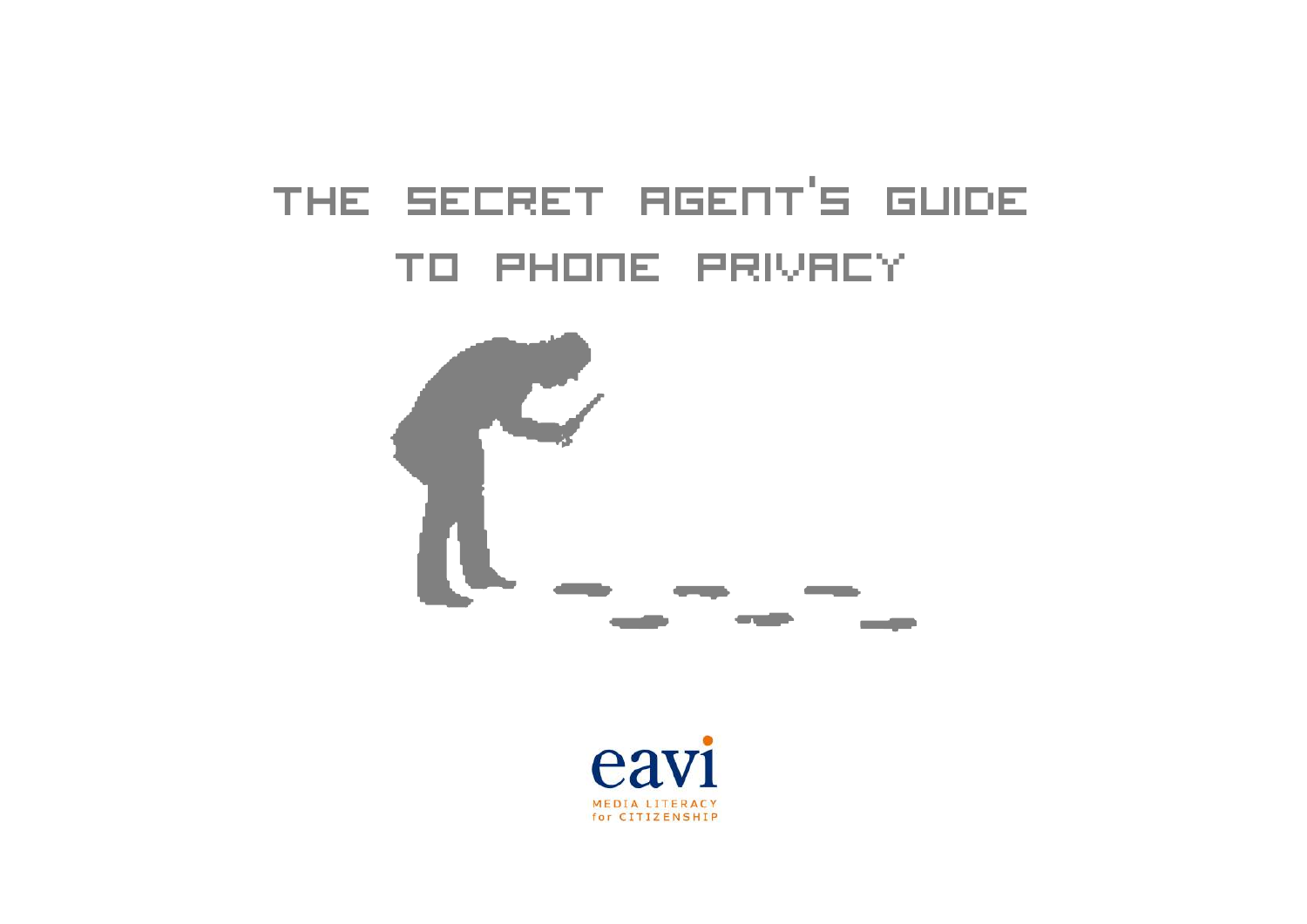## $::$  introduction  $::$



*The Secret Agent's Guide to Phone Privacy* is part of EAVI's series of simple guides to navigating the media landscape. The tips herein are intended to be a guide for users of these platforms who wish to exercise some power over their data and personal information and stay stealthy …like a secret agent!

Each selected social media platform contains four sets of instructions:

**Ads Settings** – To prevent your accounts from being tracked

**Two-Factor Authentication** – To prevent your accounts from being accessed by thieves or hackers

**Blocking** – To block people, ads or report inappropriate posts

**Tips** – A few extra tips to help tighten up your privacy

#### CREDITS

*The Secret Agent's Guide to Phone Privacy* was researched, written and designed by Luc Steinberg. Translations were provided by Cinzia Catani.

If you would like to assist us by translating the guide into your own language please contact eavi@ eavi.eu.

This Lesson plan is licenced under Creative Commons. You can copy and redistribute the material in any medium or format. Remix, transform, and build upon the material for any purpose except commercial. The licensor cannot revoke these freedoms as long as you follow the license terms.

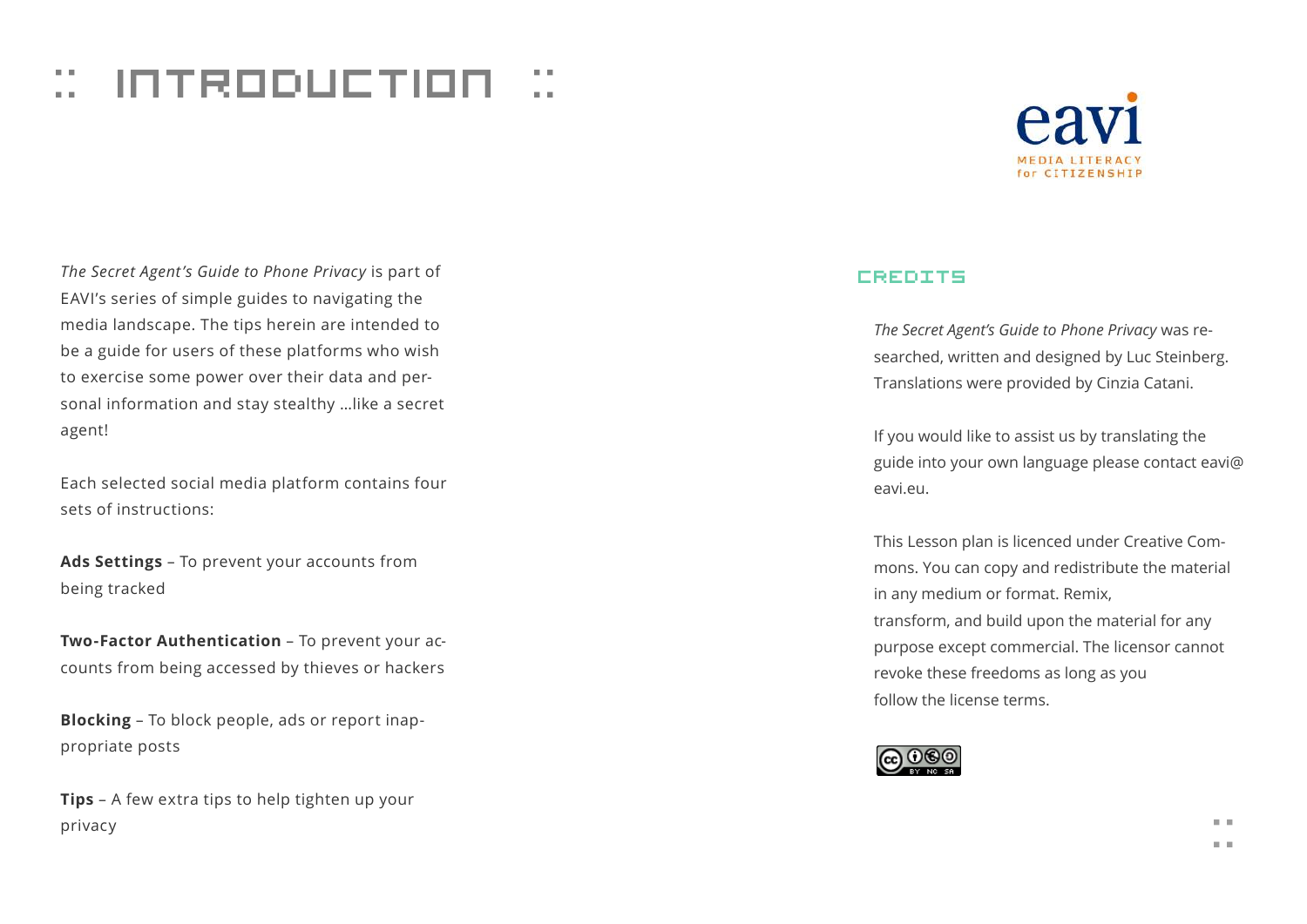## :: PHONE SETTINGS ::

**The following guide to protecting your phone is perhaps the most important one to follow. It is intended for Android users as Android phones are by far the most popular phones, however there are some settings included for iPhone users too**



#### Ads Settings

#### **iPhone or iPad**

Go to your phone's **Settings** Tap **Privacy** Select **Advertising** Turn on **Limit Ad Tracking**

**Android**

Go to **Google Settings** Tap **Ads** Tap **Opt out of interest-based ads** Hit **OK**

## Screen Lock

Go to your phone's **Settings** Tap **Security** Select **Screen Security**

Choose type of lock; we recommend Pin or Password over Pattern, as it is relatively easy for other people to see you enter a pattern.

Make you sure you choose something you can remember

### Location Services

**iPhone**

Open your phone's Settings Select **Privacy** Choose **Location Services** Toggle switch to **OFF**

#### **Android**

Go to your phone's Settings Under Personal select Location Toggle the switch to **OFF**

## Encryption

Begin by going to your **Android Settings** and selecting **Security**. Here you will see a list of options including **Encrypt phone**

Selecting this option will give you a screen that informs you a little about the process. If you haven't charged your phone enough your Android will let you know

**Be aware:** Once you select Encrypt phone you cannot do anything to interrupt the process or your phone's data might be lost.

## Delete location history

Find **Google Settings** Tap **Location** and then **Google Location History.**

At the bottom, tap **Manage Activities**. Your device will open Google Maps. Tap **More** and then **Settings**.

Here you can choose how much Location History to permanently delete.

### **Choose delete all Location History**

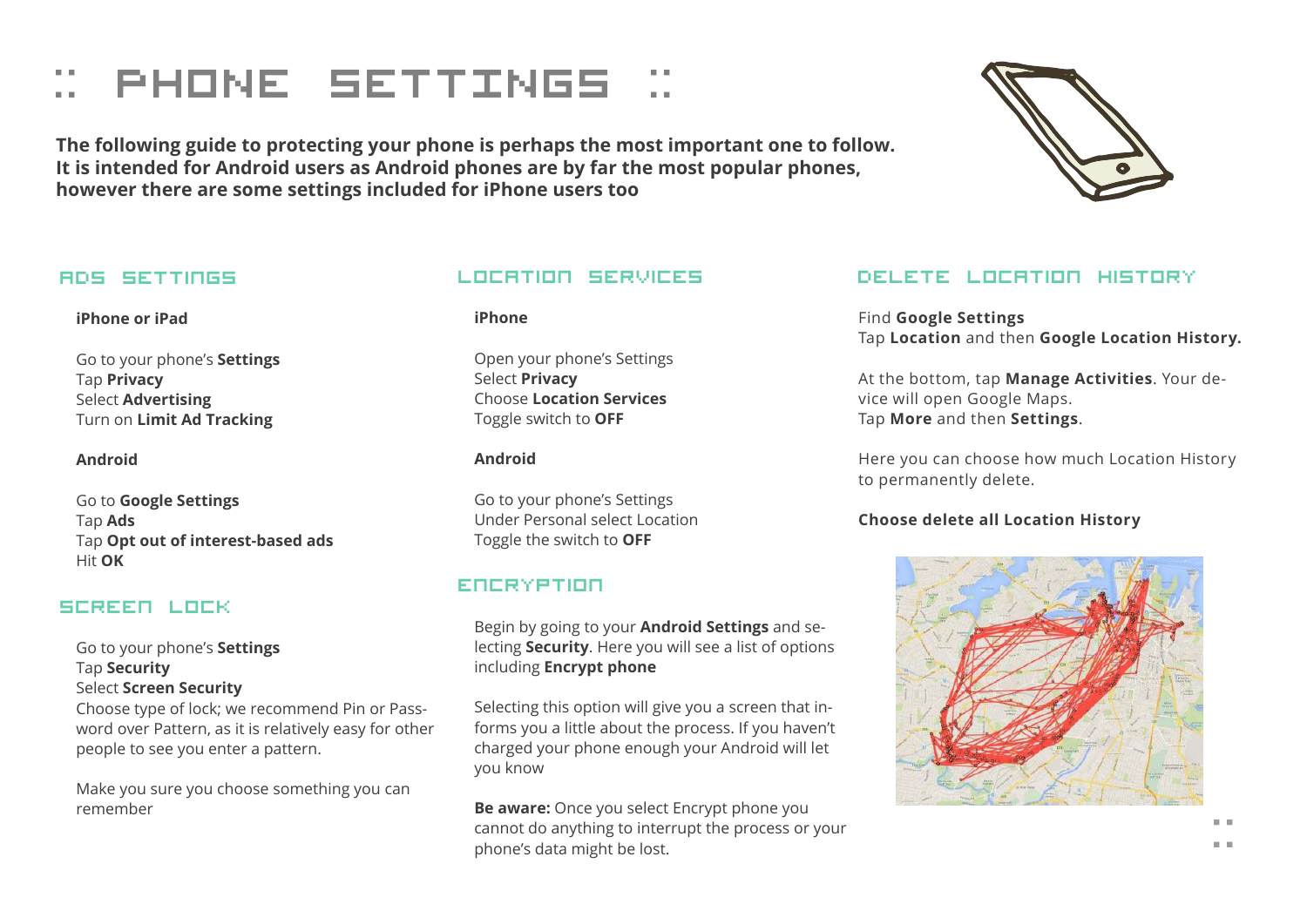

**The following guide to protecting your phone is perhaps the most important one to follow. It is intended for Android users as Android phones are by far the most popular phones, however there are some settings included for iPhone users too**

## Ads Settings

Click on the or at the top-right corner of an ad Choose **Why am I seeing this?** Tap **Manage your ad preferences** Choose which ones to remove Go to **Facebook Settings** Click **Edit** next to the setting **Ads based on my use of websites and apps** Select **Off** for Show online interest-based ads.

#### **BONUS**

On your computer you can block most ads from showing on Facebook (and other websites) using an open source ad blocker browser plugin such as uBlock.

## 2 factor authentication

Go to **Account Settings** Select **Security Settings** Select **Login Approvals** click **Edit** then **Get Started** Enter a name and click **Add Browser** Select **Android, iPhone** or **iPod Touch** Enter your Cellphone number Get verification code & enter it Hit **Close**

## blocking

#### **To block someone**

Select the person's profile Tap the menu icon (three vertical dots ) Hit Block At the bottom of the pop up window choose Cancel or Block

#### **To report a post**

Tap down arrow at the top-right of the post Scroll down and select Report post Choose a reason to report

## posts

#### **There are 4 settings for making posts on Facebook**

- **Public** anyone can see it, including people who aren't even on Facebook
- **• Friends** only people in your friends list can see it
- **• Only Me**  only you can see it
- **• Custom** you can choose which people will be allowed to see it



## Tips

#### **Your public profile**

There are more options to change your preferences on Facebook in your computer's browser than there are on your phone. For example;

Ever wondered what your profile page looks like to a complete stranger? A great trick you can try is to have a look at how your profile looks to someone who isn't friends with you.

#### Go to your profile page

In the bottom-right hand corner of your banner photo there is a button that says **View Activity Log** and next to it is a button with three horizontally-placed small dots Click it and select **View As**  Select to view your profile as public

#### **Is there anything you see there that you don't want strangers seeing?**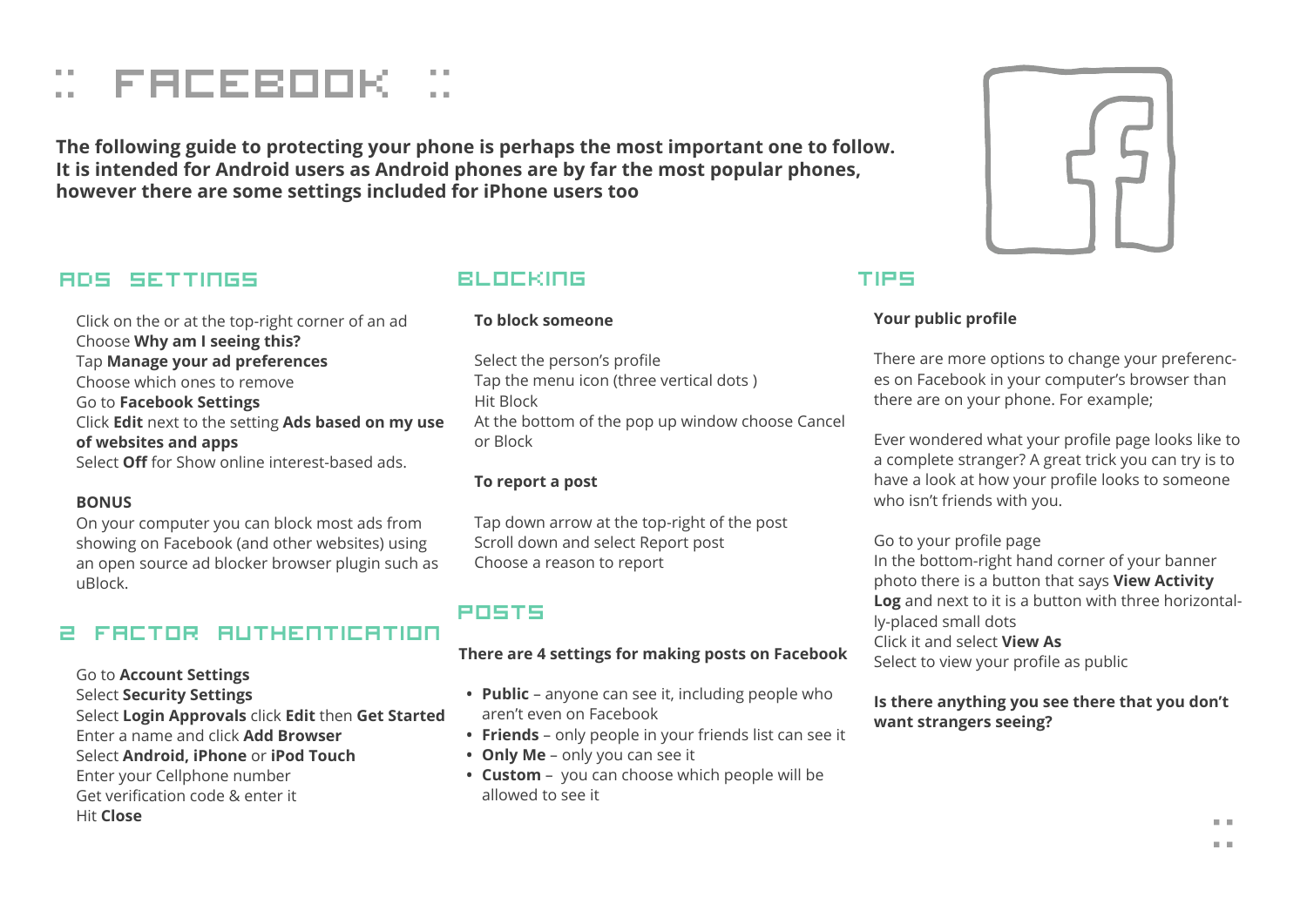## $::$  instagram  $::$

**Instagram is a fun app but in some ways it is more fraught with privacy concerns than some of the other social media applications. For example, because many people's Instagram posts are public and many of your followers might not be people you necessarily know, posting images of your home and its contents – especially with the location settings on – could make your home a target for thieves**

## Ads Settings

As Instagram is owned by Facebook, the settings to opt-out of interest-based ads are done through Facebook as described above

#### 2 factor authentication

Tap the **Two-factor Authentication** selector from the menu

To activate 2FA toggle the switch next to **Require Security Code** on the right

If you choose to get backup codes sent to you then you can screenshot them for later

## blocking

Go to your profile (bottom-right button) Tap on Followers

You should see a list of all your Instagram followers. Select the person you want to exclude from seeing your posts and bring up the three vertical dot menu in the top-right corner

When the pop-up window appears, select Block

## tips

Set your feed to **Private Account** so that only those people chosen by you can see your craftily filtered gems. This setting also means your photos won't appear in web searches.

Tap the three vertical dots (or the gear-shaped icon on iOS) to see your various settings. From there you can toggle the switch next to Private Account to **ON** or **OFF**.



| <b>Two-Factor Authentication</b>  |  |
|-----------------------------------|--|
| <b>Posts You've Liked</b>         |  |
| <b>Blocked Users</b>              |  |
| <b>Switch to Business Profile</b> |  |
| <b>Private Account</b>            |  |

When your account is private, only people you approve can see your photos and videos. Your existing followers won't be affected.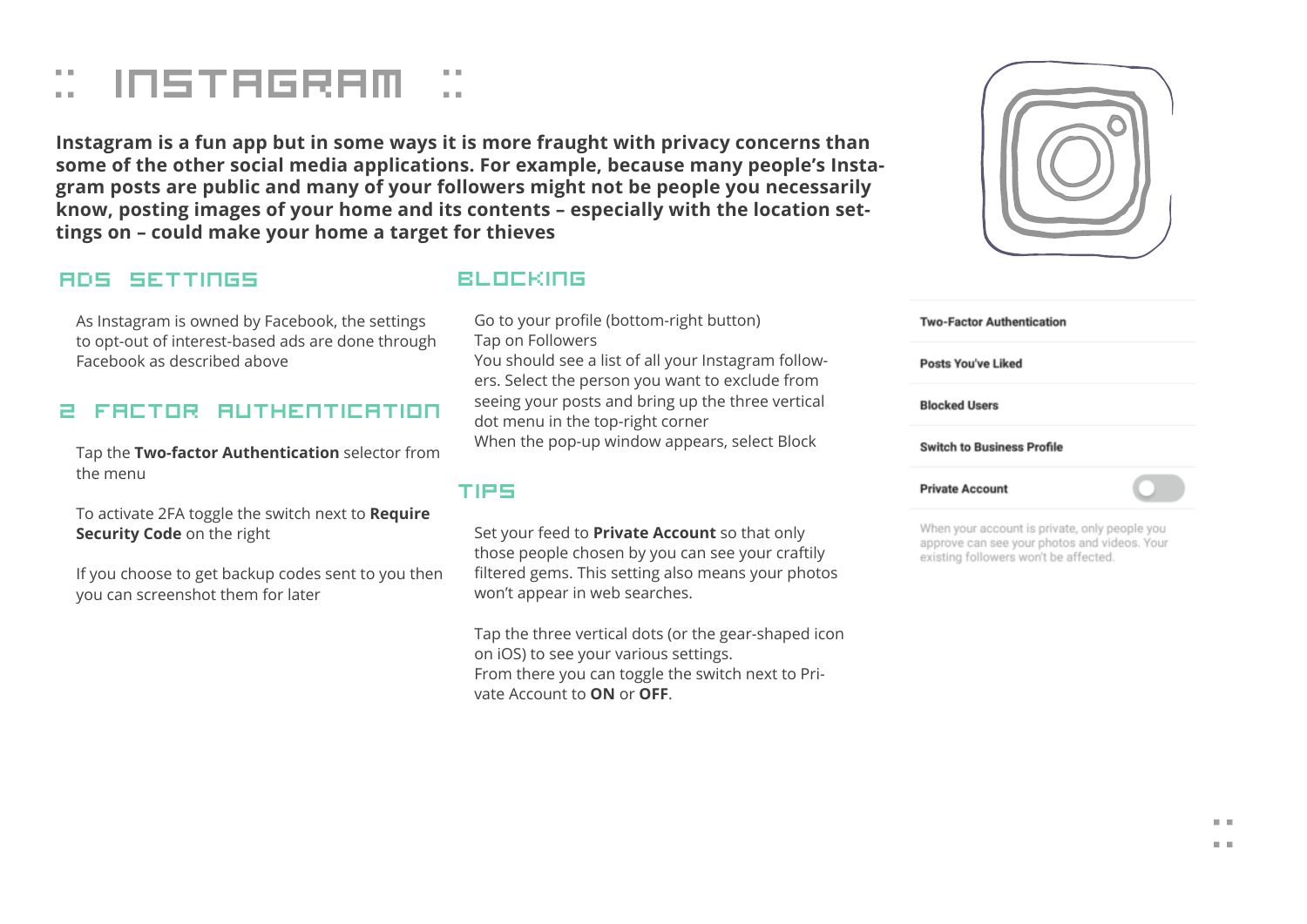## :: snapchat ::

**Young people already have an advantage over older users when it comes to Snapchat in that older generations generally don't know what it even is. The app has a built-in privacy mechanism, which is that it deletes Snaps after the receiver has seen them.**

## Ads Settings

Turning off **Snap Audience Match** means you will still see ads, however they will not be based on your interests.

Tap the **ghost icon** while in camera mode In the top-right corner select the gear icon for settings

Scroll down until you see **Manage Preferences** At the bottom of the Manage Preferences screen select **Advert Preference**s

Tap the toggle next to **Snap Audience Match** to turn this setting off

## 2 factor authentication

Go to **Account Settings** by tapping the gear icon in the top-right hand corner of the screen Select **Security Settings** Select **Login Approvals** click **Edit** then **Get Started** Enter a name and click **Add Browser** Select **Android, iPhone** or **iPod Touch** Enter your cellphone number Get verification code & enter it Click **Close** to see you enter a pattern Choose something you can remember

## blocking

#### **To block someone**

Select the profile of the person you want to block Tap the menu icon

#### Hit **Block**

At the bottom of the pop up window choose **Cancel** or **Block**

#### **To report a post**

Tap down-facing arrow at the top-right of the post Scroll down and select **Report** post Choose a reason to report

## tips

Under **Who Can…** and in the Contact Me section you can select either **Everyone** or **My Friends**. You can then choose if you want to do the same with **View My Story.**

## Location

There are plenty of reasons not to activate location on your phone but if you activate Filters or Our Story features on Snapchat then you will activate location

### Permissions

This is a list of all the permissions you have given Snchat to use your phone. These options cannot be changed except by deleting the app from your phone, however it is a transparent list of all the things Snapchat has control of and access to on your phone.

## Revoke Permissions

Happily, if at any time you want to revoke Snapchat's access to your phonebook and location settings you can. However, these settings are found on your phone rather than in the Snapchat app itself.

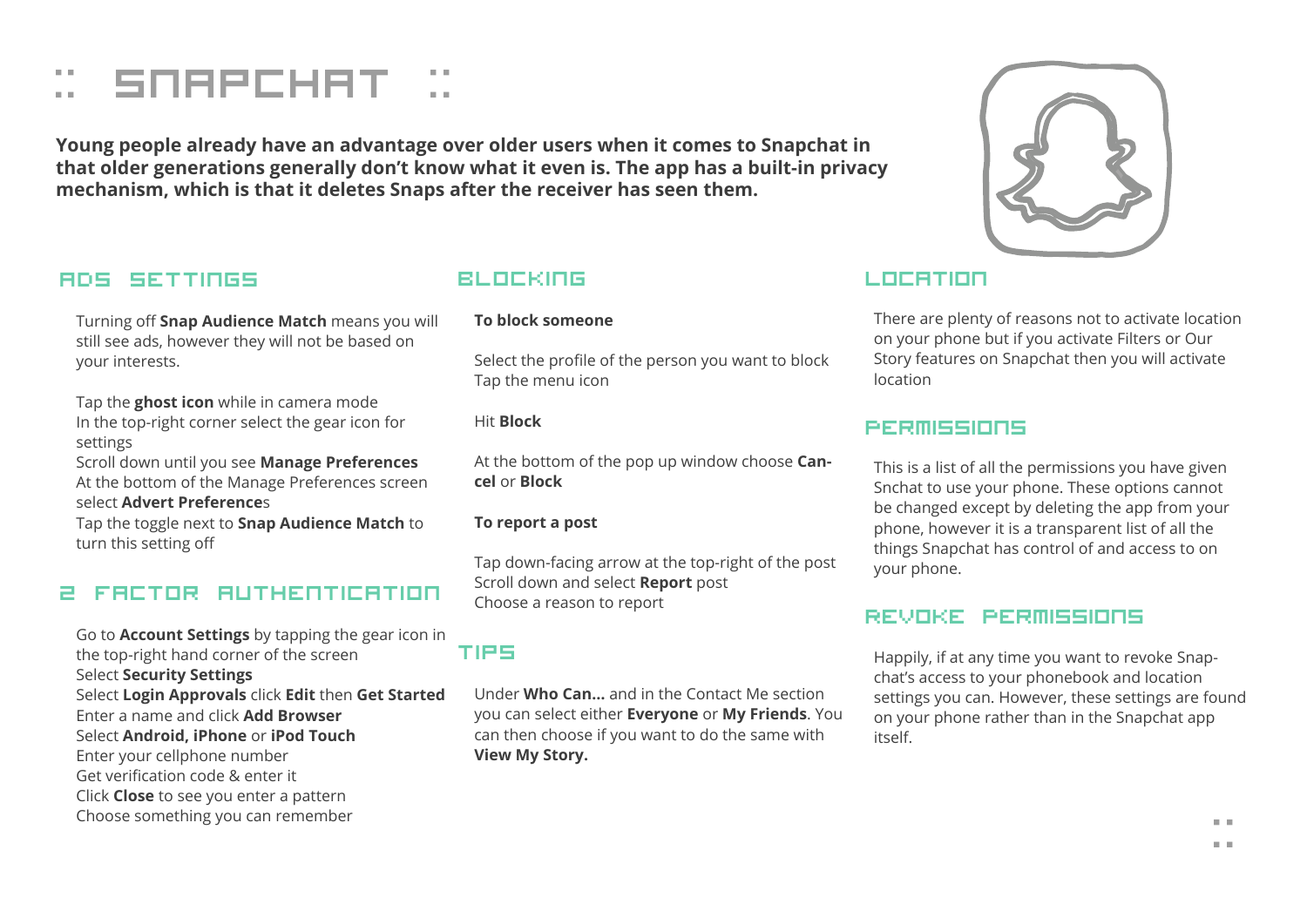## $::$  TWITTER

**Twitter is a useful communication tool and is great for finding breaking news, interesting articles, promoting a cause and there are a lot of genuinely funny users out there despite its well-documented excess of trolls, which the company has sought to remedy in some measure.**

## Ads Settings

Tap your profile pic in the top-left of the screen Go to **Settings**

#### Select **Privacy and content**

From here you can select from numerous settings for tightening up your privacy, however to block Twitter from tracking you disable the settings for – **Tailor Twitter based on my apps**

Tailor ads based on info from ad partners

## 2 factor authentication

Tap on your profile pic to go to **Settings** Select **Account** Tap **Security** Select the empty box next to **Login verification** (Important: You'll be asked to associate your phone number with your account) Hit the **Start** button Enter your Twitter password to enroll in login verification Add your phone number and tap **Send code** button You should receive a code via SMS Enter the code and hit **Submit** Make sure you tap **Get backup code TIP:** Take a screenshot of the backup code!

## blocking

#### **Blocking from a Tweet**

Tap icon at the top of a Tweet Tap Block Select Block again to confirm

#### **Blocking from a profile**

Visit the profile page of an account Tap the 3 dot overflow icon Tap Block Select Block again to confirm

## tips

Protect my Tweets/ Read messages from anyone/ Send-Receive Read Receipt

Tap your profile pic Select **Privacy and content**

Scroll through and add a tick to any of the boxes next to the headings to further tighten up your security settings



**Privacy and content** 

#### Privacy

#### Protect my Tweets

Only current followers and people you approve in the future will be able to see your Tweets

#### Receive messages from anyone

You will be able to receive Direct Messages from any Twitter user, even if you do not follow them.

#### Send/Receive Read Receipts

When someone sends you a message, people in the conversation will know when you have seen it. If you turn off this setting. you will not be able to see read receipts from other people. Learn more

Who can tag me in photos Anyone

::